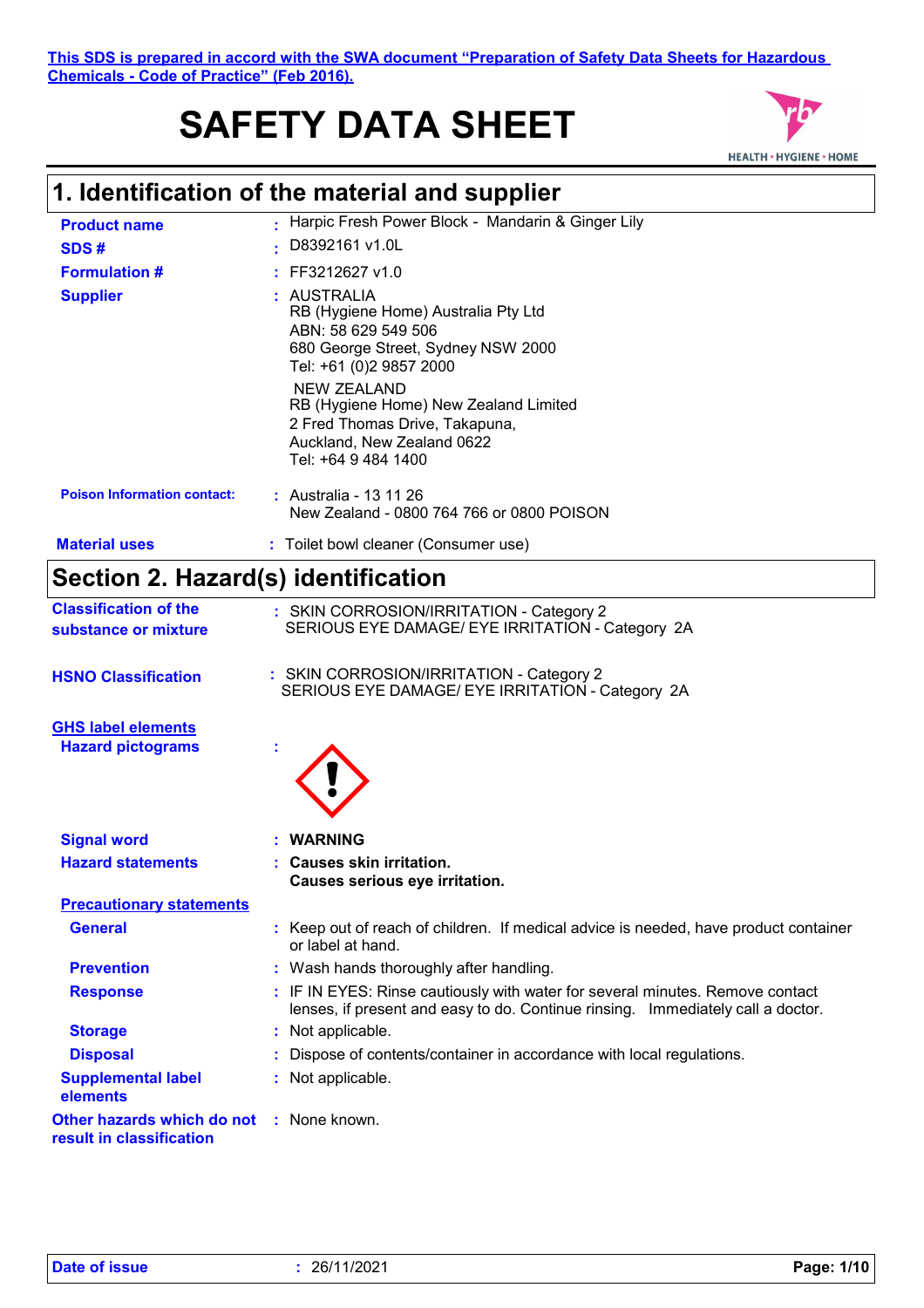## **Section 3. Composition and ingredient information**

#### **Substance/mixture :**

: Mixture

| <b>Ingredient name</b>          | $\%$ (w/w) | <b>CAS number</b> |
|---------------------------------|------------|-------------------|
| Sodium dodecylbenzene sulfonate | l≥30 - ≤60 | 68411-30-3        |
| Titanium dioxide                | .≤3        | 13463-67-7        |

 **Other Non-hazardous ingredients to 100%**

**Occupational exposure limits, if available, are listed in Section 8.**

### **Section 4. First aid measures**

|                     | <b>Description of necessary first aid measures</b>                                                                                                                                                                                                                                                                                                                                                                                                                                                                                                                                                                                                                                                                                                                                                                           |
|---------------------|------------------------------------------------------------------------------------------------------------------------------------------------------------------------------------------------------------------------------------------------------------------------------------------------------------------------------------------------------------------------------------------------------------------------------------------------------------------------------------------------------------------------------------------------------------------------------------------------------------------------------------------------------------------------------------------------------------------------------------------------------------------------------------------------------------------------------|
| Eye contact         | : Immediately flush eyes with plenty of water, occasionally lifting the upper and lower<br>eyelids. Check for and remove any contact lenses. Continue to rinse for at least 10<br>minutes. Get medical attention.                                                                                                                                                                                                                                                                                                                                                                                                                                                                                                                                                                                                            |
| <b>Inhalation</b>   | : Remove victim to fresh air and keep at rest in a position comfortable for breathing.<br>If not breathing, if breathing is irregular or if respiratory arrest occurs, provide<br>artificial respiration or oxygen by trained personnel. It may be dangerous to the<br>person providing aid to give mouth-to-mouth resuscitation. Get medical attention if<br>adverse health effects persist or are severe. If unconscious, place in recovery<br>position and get medical attention immediately. Maintain an open airway. Loosen<br>tight clothing such as a collar, tie, belt or waistband.                                                                                                                                                                                                                                 |
| <b>Skin contact</b> | : Flush contaminated skin with plenty of water. Remove contaminated clothing and<br>shoes. Continue to rinse for at least 10 minutes. Get medical attention. Wash<br>clothing before reuse. Clean shoes thoroughly before reuse.                                                                                                                                                                                                                                                                                                                                                                                                                                                                                                                                                                                             |
| <b>Ingestion</b>    | : Wash out mouth with water. Remove dentures if any. Remove victim to fresh air<br>and keep at rest in a position comfortable for breathing. If material has been<br>swallowed and the exposed person is conscious, give small quantities of water to<br>drink. Stop if the exposed person feels sick as vomiting may be dangerous. Do not<br>induce vomiting unless directed to do so by medical personnel. If vomiting occurs,<br>the head should be kept low so that vomit does not enter the lungs. Get medical<br>attention if adverse health effects persist or are severe. Never give anything by<br>mouth to an unconscious person. If unconscious, place in recovery position and get<br>medical attention immediately. Maintain an open airway. Loosen tight clothing such<br>as a collar, tie, belt or waistband. |

|                                       | <u>Most important symptoms/effects, acute and delayed</u>                                                                      |            |
|---------------------------------------|--------------------------------------------------------------------------------------------------------------------------------|------------|
| <b>Potential acute health effects</b> |                                                                                                                                |            |
| <b>Eye contact</b>                    | : Causes serious eye irritation.                                                                                               |            |
| <b>Inhalation</b>                     | : No known significant effects or critical hazards.                                                                            |            |
| <b>Skin contact</b>                   | : Causes skin irritation.                                                                                                      |            |
| <b>Ingestion</b>                      | : No known significant effects or critical hazards.                                                                            |            |
| <b>Over-exposure signs/symptoms</b>   |                                                                                                                                |            |
| <b>Eye contact</b>                    | : Adverse symptoms may include the following:<br>pain or irritation<br>watering<br>redness                                     |            |
| <b>Inhalation</b>                     | : No specific data.                                                                                                            |            |
| <b>Skin contact</b>                   | : Adverse symptoms may include the following:<br>irritation<br>redness                                                         |            |
| <b>Ingestion</b>                      | : No specific data.                                                                                                            |            |
|                                       | Indication of immediate medical attention and special treatment needed, if necessary                                           |            |
| <b>Notes to physician</b>             | : Treat symptomatically. Contact poison treatment specialist immediately if large<br>quantities have been ingested or inhaled. |            |
| <b>Specific treatments</b>            | : No specific treatment.                                                                                                       |            |
| Date of issue                         | : 26/11/2021                                                                                                                   | Page: 2/10 |

#### **Most important symptoms/effects, acute and delayed**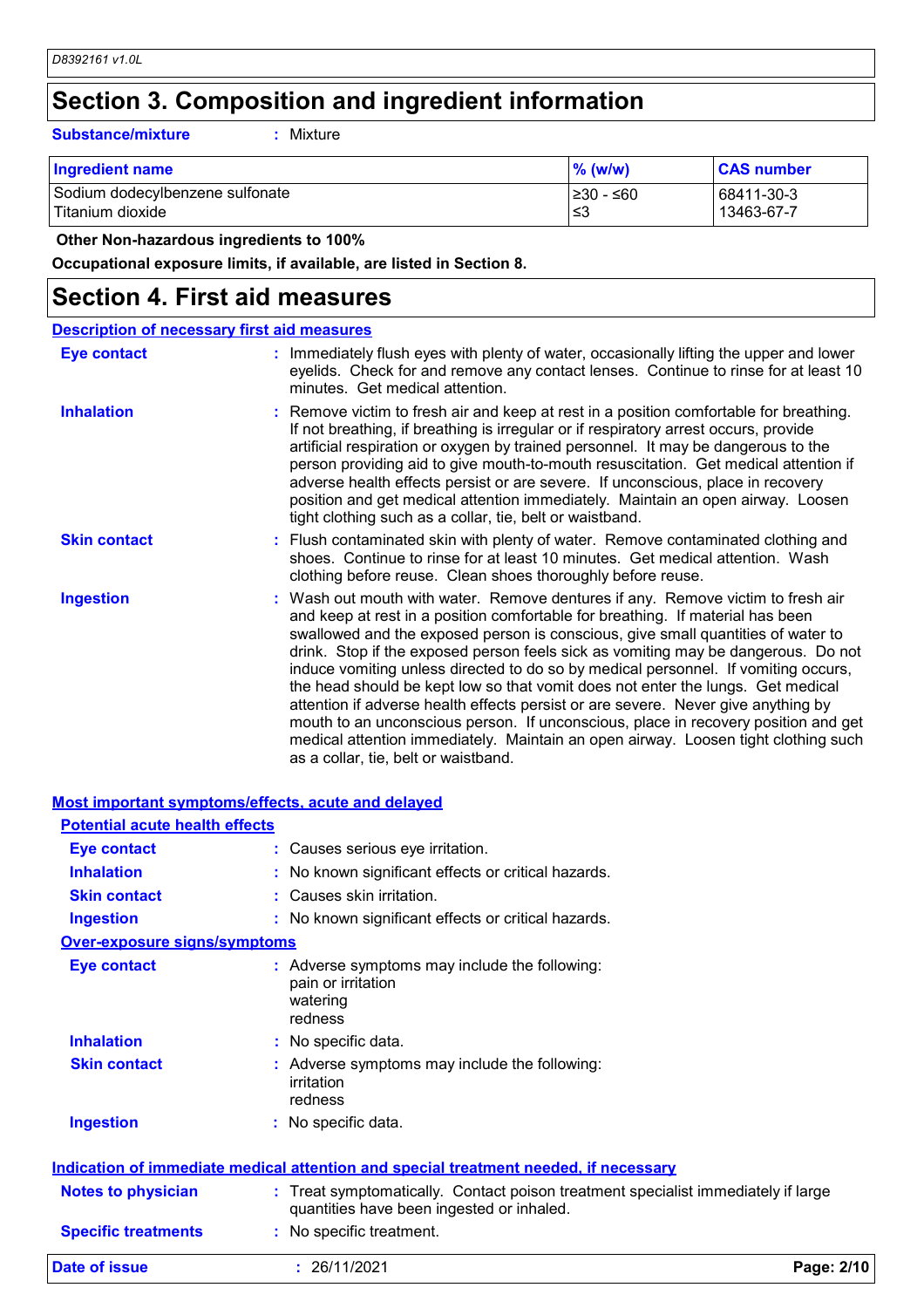### **Section 4. First aid measures**

**Protection of first-aiders** : No action shall be taken involving any personal risk or without suitable training. It may be dangerous to the person providing aid to give mouth-to-mouth resuscitation.

#### **See toxicological information (Section 11)**

### **Section 5. Fire-fighting measures**

| : Use an extinguishing agent suitable for the surrounding fire.                                                                                                                                     |
|-----------------------------------------------------------------------------------------------------------------------------------------------------------------------------------------------------|
| : None known.                                                                                                                                                                                       |
| : No specific fire or explosion hazard.                                                                                                                                                             |
| : Decomposition products may include the following materials:<br>carbon dioxide<br>carbon monoxide<br>sulfur oxides<br>metal oxide/oxides                                                           |
| : Promptly isolate the scene by removing all persons from the vicinity of the incident if<br>there is a fire. No action shall be taken involving any personal risk or without<br>suitable training. |
| : Fire-fighters should wear appropriate protective equipment and self-contained<br>breathing apparatus (SCBA) with a full face-piece operated in positive pressure<br>mode.                         |
|                                                                                                                                                                                                     |

### **Section 6. Accidental release measures**

| Personal precautions, protective equipment and emergency procedures |  |                                                                                                                                                                                                                                                                                                                                                                                                                                                    |  |
|---------------------------------------------------------------------|--|----------------------------------------------------------------------------------------------------------------------------------------------------------------------------------------------------------------------------------------------------------------------------------------------------------------------------------------------------------------------------------------------------------------------------------------------------|--|
| For non-emergency<br>personnel                                      |  | : No action shall be taken involving any personal risk or without suitable training.<br>Evacuate surrounding areas. Keep unnecessary and unprotected personnel from<br>entering. Do not touch or walk through spilled material. Provide adequate<br>ventilation. Wear appropriate respirator when ventilation is inadequate. Put on<br>appropriate personal protective equipment.                                                                  |  |
|                                                                     |  | <b>For emergency responders</b> : If specialized clothing is required to deal with the spillage, take note of any<br>information in Section 8 on suitable and unsuitable materials. See also the<br>information in "For non-emergency personnel".                                                                                                                                                                                                  |  |
| <b>Environmental precautions</b>                                    |  | : Avoid dispersal of spilled material and runoff and contact with soil, waterways,<br>drains and sewers. Inform the relevant authorities if the product has caused<br>environmental pollution (sewers, waterways, soil or air).                                                                                                                                                                                                                    |  |
| <b>Methods and materials for containment and cleaning up</b>        |  |                                                                                                                                                                                                                                                                                                                                                                                                                                                    |  |
| <b>Small spill</b>                                                  |  | : Move containers from spill area. Avoid dust generation. Using a vacuum with<br>HEPA filter will reduce dust dispersal. Place spilled material in a designated,<br>labeled waste container. Dispose of via a licensed waste disposal contractor.                                                                                                                                                                                                  |  |
| <b>Large spill</b>                                                  |  | : Move containers from spill area. Approach release from upwind. Prevent entry into<br>sewers, water courses, basements or confined areas. Avoid dust generation. Do<br>not dry sweep. Vacuum dust with equipment fitted with a HEPA filter and place in a<br>closed, labeled waste container. Dispose of via a licensed waste disposal<br>contractor. Note: see Section 1 for emergency contact information and Section 13<br>for waste disposal. |  |

### **See Section 1 for emergency contact information.**

**See Section 8 for information on appropriate personal protective equipment.**

| 26/11/2021<br>Date of issue | Page: 3/10 |
|-----------------------------|------------|
|-----------------------------|------------|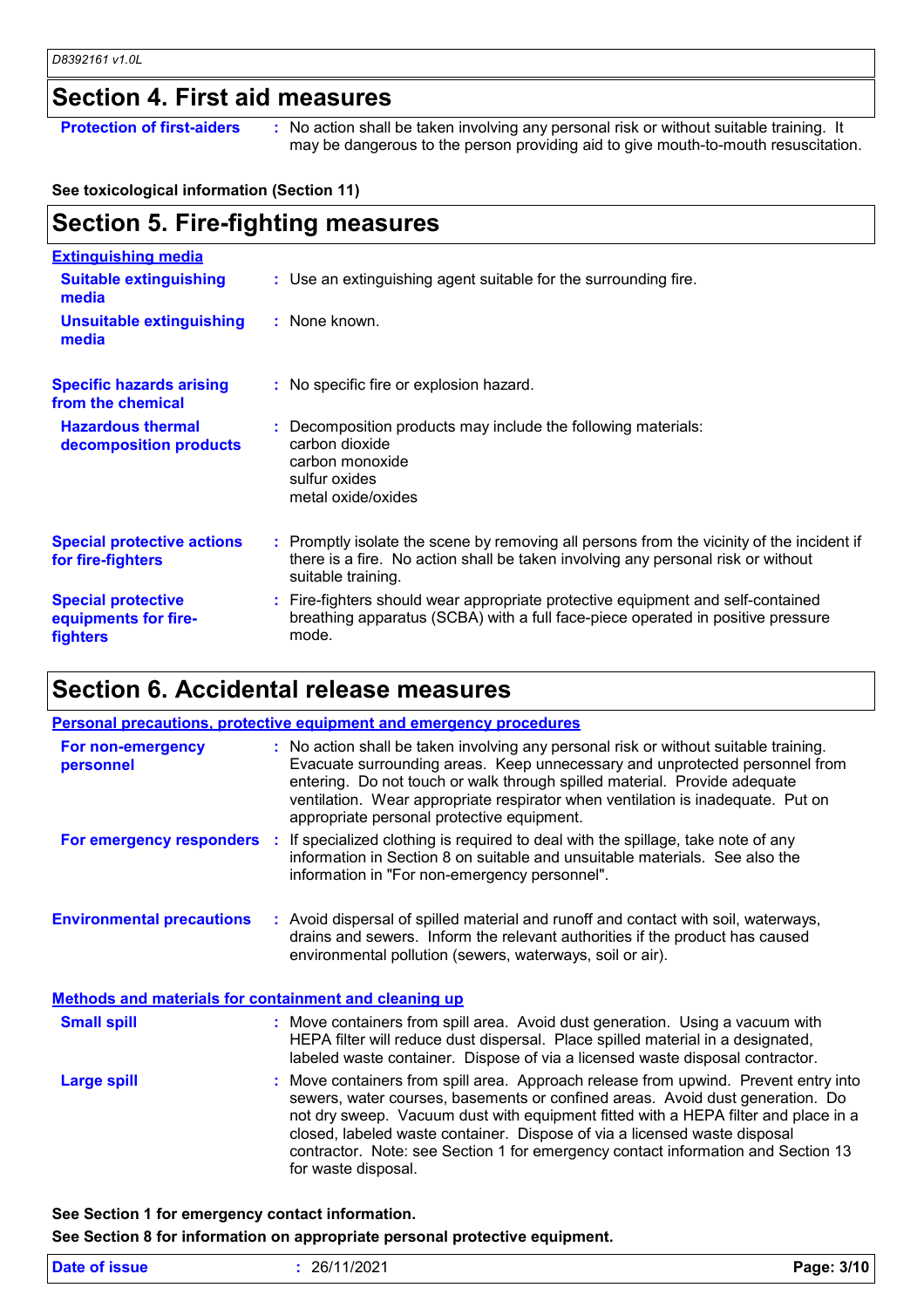### **Section 6. Accidental release measures**

**See Section 13 for additional waste treatment information.**

### **Section 7. Handling and storage**

#### **Precautions for safe handling**

| <b>Protective measures</b>                                                       | : Put on appropriate personal protective equipment (see Section 8). Do not ingest.<br>Avoid contact with eyes, skin and clothing. Keep in the original container or an<br>approved alternative made from a compatible material, kept tightly closed when not<br>in use. Empty containers retain product residue and can be hazardous. Do not<br>reuse container.                                                                                                                                                                                                                   |
|----------------------------------------------------------------------------------|------------------------------------------------------------------------------------------------------------------------------------------------------------------------------------------------------------------------------------------------------------------------------------------------------------------------------------------------------------------------------------------------------------------------------------------------------------------------------------------------------------------------------------------------------------------------------------|
| <b>Advice on general</b><br>occupational hygiene                                 | : Eating, drinking and smoking should be prohibited in areas where this material is<br>handled, stored and processed. Workers should wash hands and face before<br>eating, drinking and smoking. Remove contaminated clothing and protective<br>equipment before entering eating areas. See also Section 8 for additional<br>information on hygiene measures.                                                                                                                                                                                                                      |
| <b>Conditions for safe storage,</b><br>including any<br><b>incompatibilities</b> | : Store in accordance with local regulations. Store in original container protected<br>from direct sunlight in a dry, cool and well-ventilated area, away from incompatible<br>materials (see Section 10) and food and drink. Keep container tightly closed and<br>sealed until ready for use. Containers that have been opened must be carefully<br>resealed and kept upright to prevent leakage. Do not store in unlabeled containers.<br>Use appropriate containment to avoid environmental contamination. See Section 10<br>for incompatible materials before handling or use. |

### **Section 8. Exposure controls and personal protection**

### **Control parameters**

#### **Australia**

#### **Occupational exposure limits**

| <b>Ingredient name</b> | <b>Exposure limits</b>                                                         |
|------------------------|--------------------------------------------------------------------------------|
| titanium dioxide       | Safe Work Australia (Australia, 4/2018).<br>TWA: 10 mg/m <sup>3</sup> 8 hours. |

#### **New Zealand**

#### **Occupational exposure limits**

| <b>Ingredient name</b>                            | <b>Exposure limits</b>                                                                                                                                                                                                                                                                                                                                                                            |  |
|---------------------------------------------------|---------------------------------------------------------------------------------------------------------------------------------------------------------------------------------------------------------------------------------------------------------------------------------------------------------------------------------------------------------------------------------------------------|--|
| l titanium dioxide                                | NZ HSWA 2015 (New Zealand, 11/2017).<br>WES-TWA: 10 mg/m <sup>3</sup> 8 hours. Form: The value for<br>inhalable dust containing no asbestos and less than 1%<br>free silica.                                                                                                                                                                                                                      |  |
| <b>Appropriate engineering</b><br><b>controls</b> | : Good general ventilation should be sufficient to control worker exposure to airborne<br>contaminants.                                                                                                                                                                                                                                                                                           |  |
| <b>Environmental exposure</b><br><b>controls</b>  | : Emissions from ventilation or work process equipment should be checked to ensure<br>they comply with the requirements of environmental protection legislation. In some<br>cases, fume scrubbers, filters or engineering modifications to the process<br>equipment will be necessary to reduce emissions to acceptable levels.                                                                   |  |
| <b>Individual protection measures</b>             |                                                                                                                                                                                                                                                                                                                                                                                                   |  |
| <b>Hygiene measures</b>                           | : Wash hands, forearms and face thoroughly after handling chemical products, before<br>eating, smoking and using the lavatory and at the end of the working period.<br>Appropriate techniques should be used to remove potentially contaminated clothing.<br>Wash contaminated clothing before reusing. Ensure that eyewash stations and<br>safety showers are close to the workstation location. |  |
| <b>Eye/face protection</b>                        | : Safety eyewear complying with an approved standard should be used when a risk<br>assessment indicates this is necessary to avoid exposure to liquid splashes, mists,                                                                                                                                                                                                                            |  |

#### Safety eyewear complying with an approved standard should be used when a risk assessment indicates this is necessary to avoid exposure to liquid splashes, mists, gases or dusts. If contact is possible, the following protection should be worn, unless the assessment indicates a higher degree of protection: chemical splash goggles.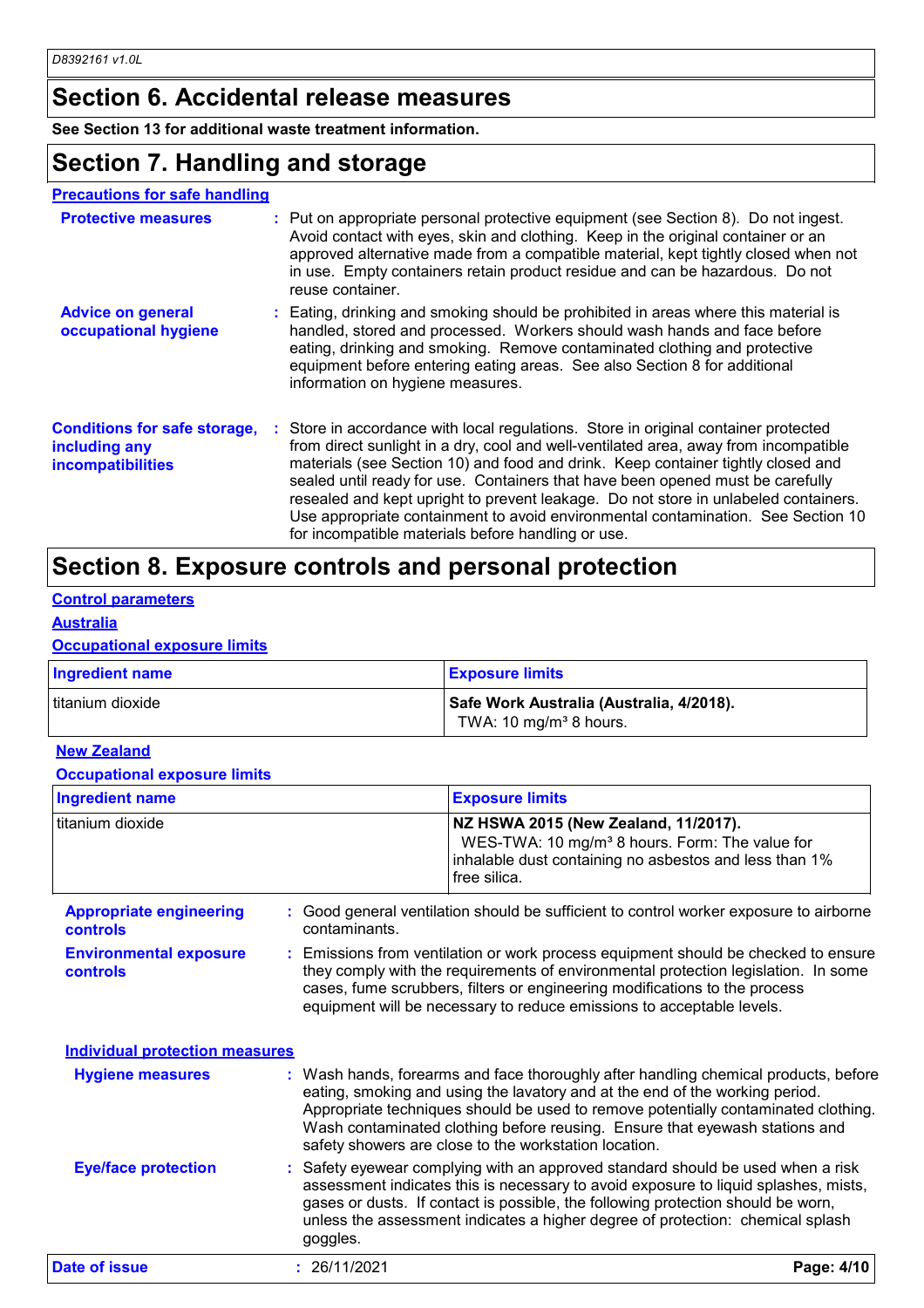### **Section 8. Exposure controls and personal protection**

### **Skin protection**

| <b>Hand protection</b>        | : Chemical-resistant, impervious gloves complying with an approved standard should<br>be worn at all times when handling chemical products if a risk assessment indicates<br>this is necessary. Considering the parameters specified by the glove manufacturer,<br>check during use that the gloves are still retaining their protective properties. It<br>should be noted that the time to breakthrough for any glove material may be<br>different for different glove manufacturers. In the case of mixtures, consisting of<br>several substances, the protection time of the gloves cannot be accurately<br>estimated. |
|-------------------------------|---------------------------------------------------------------------------------------------------------------------------------------------------------------------------------------------------------------------------------------------------------------------------------------------------------------------------------------------------------------------------------------------------------------------------------------------------------------------------------------------------------------------------------------------------------------------------------------------------------------------------|
| <b>Body protection</b>        | : Personal protective equipment for the body should be selected based on the task<br>being performed and the risks involved and should be approved by a specialist<br>before handling this product.                                                                                                                                                                                                                                                                                                                                                                                                                       |
| <b>Other skin protection</b>  | : Appropriate footwear and any additional skin protection measures should be<br>selected based on the task being performed and the risks involved and should be<br>approved by a specialist before handling this product.                                                                                                                                                                                                                                                                                                                                                                                                 |
| <b>Respiratory protection</b> | : Based on the hazard and potential for exposure, select a respirator that meets the<br>appropriate standard or certification. Respirators must be used according to a<br>respiratory protection program to ensure proper fitting, training, and other important<br>aspects of use.                                                                                                                                                                                                                                                                                                                                       |

### **Section 9. Physical and chemical properties**

**Appearance**

| <b>Physical state</b>                             |    | : Solid. [Block (Caged)]                                             |
|---------------------------------------------------|----|----------------------------------------------------------------------|
| Color                                             |    | Pink / Yellow                                                        |
| Odor                                              |    | Not available.                                                       |
| <b>Odor threshold</b>                             |    | Not available.                                                       |
| pH                                                |    | 6 to 9 [Conc. (% w/w): 100%]                                         |
| <b>Melting point</b>                              | ÷. | Not available.                                                       |
| <b>Boiling point</b>                              |    | Not available.                                                       |
| <b>Flash point</b>                                |    | Not available.                                                       |
| <b>Evaporation rate</b>                           |    | Not available.                                                       |
| <b>Flammability (solid, gas)</b>                  |    | Not available.                                                       |
| Lower and upper explosive<br>(flammable) limits   |    | : Not available.                                                     |
| <b>Vapor pressure</b>                             |    | Not available.                                                       |
| <b>Vapor density</b>                              |    | Not available.                                                       |
| <b>Relative density</b>                           |    | Not available.                                                       |
| <b>Solubility</b>                                 |    | Easily soluble in the following materials: cold water and hot water. |
| <b>Solubility in water</b>                        |    | Not available.                                                       |
| <b>Partition coefficient: n-</b><br>octanol/water |    | : Not available.                                                     |
| <b>Auto-ignition temperature</b>                  |    | : Not available.                                                     |
| <b>Decomposition temperature</b>                  |    | : Not available.                                                     |
| <b>Viscosity</b>                                  |    | Not available.                                                       |
| Flow time (ISO 2431)                              |    | Not available.                                                       |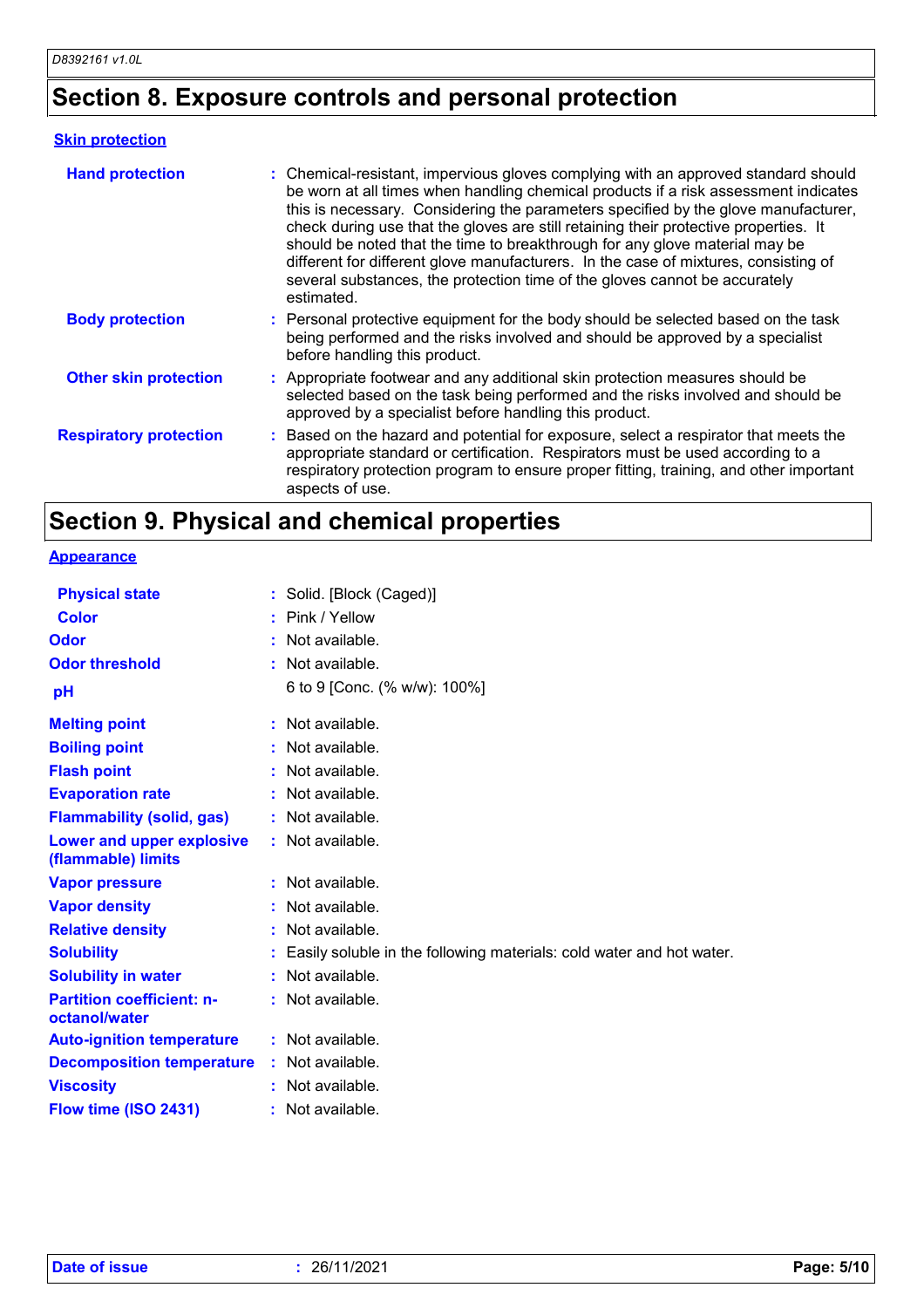### **Section 10. Stability and reactivity**

| <b>Hazardous decomposition</b><br>products   | : Under normal conditions of storage and use, hazardous decomposition products<br>should not be produced. |
|----------------------------------------------|-----------------------------------------------------------------------------------------------------------|
| <b>Incompatible materials</b>                | : No specific data.                                                                                       |
| <b>Conditions to avoid</b>                   | $:$ No specific data.                                                                                     |
| <b>Possibility of hazardous</b><br>reactions | : Under normal conditions of storage and use, hazardous reactions will not occur.                         |
| <b>Chemical stability</b>                    | : The product is stable.                                                                                  |
| <b>Reactivity</b>                            | : No specific test data related to reactivity available for this product or its ingredients.              |

### **Section 11. Toxicological information**

#### **Information on toxicological effects**

### **Acute toxicity**

| <b>Product/ingredient name</b>     | <b>∣Result</b> | <b>Species</b> | <b>Dose</b> | <b>Exposure</b> |
|------------------------------------|----------------|----------------|-------------|-----------------|
| Sodium dodecylbenzene<br>sulfonate | LD50 Oral      | Rat            | 1080 mg/kg  |                 |

#### **Conclusion/Summary :** Based on available data, the classification criteria are not met.

#### **Irritation/Corrosion**

| <b>SUIJULIQIC</b>                                        |                                                                     |                |              |                                            |                    |
|----------------------------------------------------------|---------------------------------------------------------------------|----------------|--------------|--------------------------------------------|--------------------|
| <b>Conclusion/Summary</b><br><b>Irritation/Corrosion</b> | : Based on available data, the classification criteria are not met. |                |              |                                            |                    |
| <b>Product/ingredient name</b>                           | <b>Result</b>                                                       | <b>Species</b> | <b>Score</b> | <b>Exposure</b>                            | <b>Observation</b> |
| Sodium dodecylbenzene<br>sulfonate                       | Skin - Moderate irritant                                            | Rabbit         |              | 0.5 Mililiters                             |                    |
|                                                          | Eyes - Severe irritant                                              | In vivo        |              |                                            |                    |
| titanium dioxide                                         | Skin - Mild irritant                                                | Human          |              | 72 hours 300<br>Micrograms<br>Intermittent |                    |
| Similar product<br>(e0016-556 & e0016-557)               | Eyes - Mild irritant                                                | In-vitro       |              | 4 hours                                    |                    |

| <b>Conclusion/Summary</b>    |                                                                                                        |            |
|------------------------------|--------------------------------------------------------------------------------------------------------|------------|
| <b>Skin</b>                  | : Based on Calculation method: Causes skin irritation.                                                 |            |
| <b>Eyes</b>                  | : Causes serious eye irritation. Information is based on toxicity test result of a similar<br>product. |            |
| <b>Respiratory</b>           | : Based on available data, the classification criteria are not met.                                    |            |
| <b>Sensitization</b>         |                                                                                                        |            |
| Not available.               |                                                                                                        |            |
| <b>Conclusion/Summary</b>    |                                                                                                        |            |
| <b>Skin</b>                  | : Based on available data, the classification criteria are not met.                                    |            |
| <b>Respiratory</b>           | : Based on available data, the classification criteria are not met.                                    |            |
| <b>Mutagenicity</b>          |                                                                                                        |            |
| Not available.               |                                                                                                        |            |
| <b>Conclusion/Summary</b>    | : Based on available data, the classification criteria are not met.                                    |            |
| <b>Carcinogenicity</b>       |                                                                                                        |            |
| Not available.               |                                                                                                        |            |
| <b>Conclusion/Summary</b>    | : Based on available data, the classification criteria are not met.                                    |            |
| <b>Reproductive toxicity</b> |                                                                                                        |            |
| <b>Date of issue</b>         | : 26/11/2021                                                                                           | Page: 6/10 |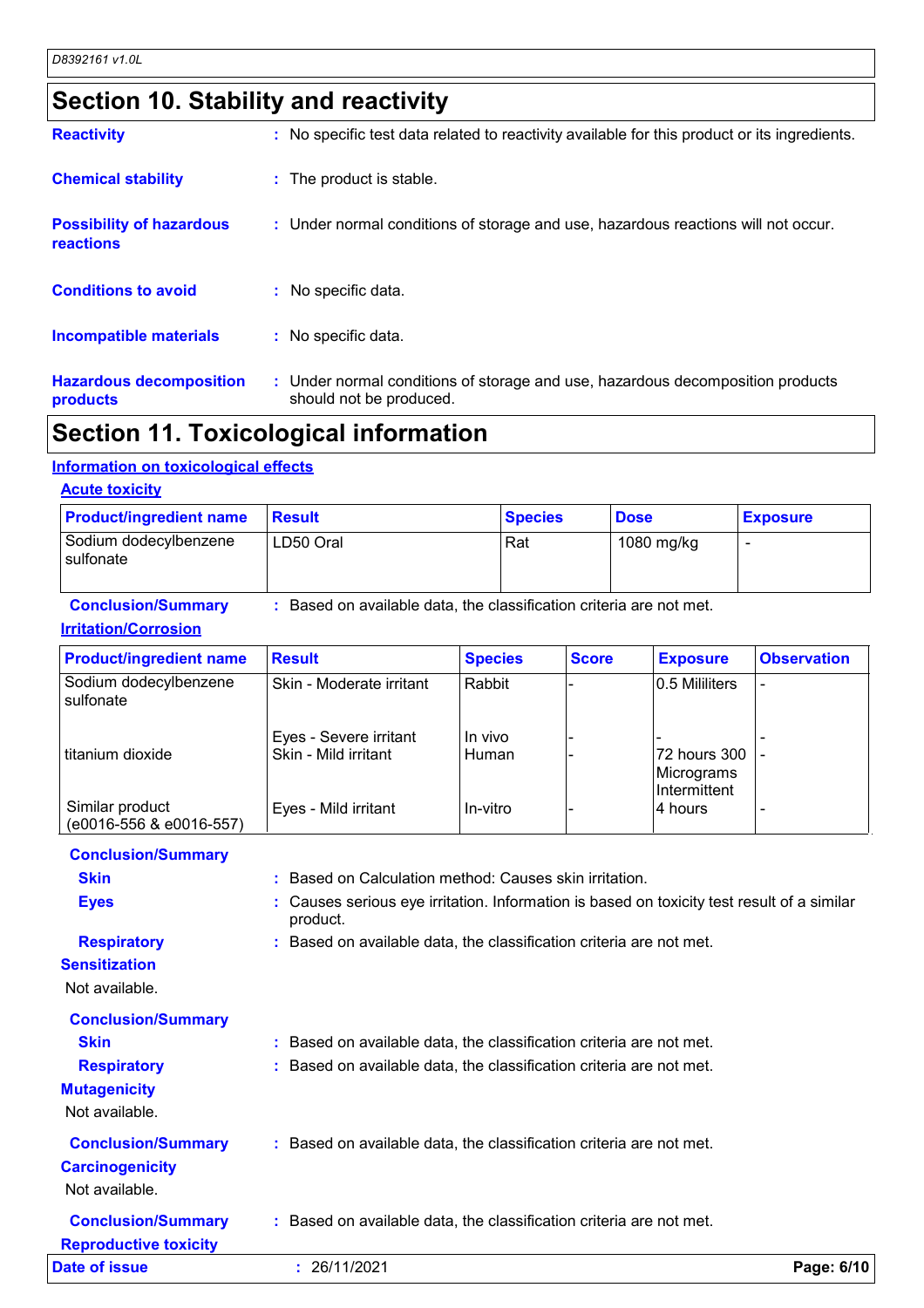|                                                                                                        | <b>Section 11. Toxicological information</b>                                               |
|--------------------------------------------------------------------------------------------------------|--------------------------------------------------------------------------------------------|
| Not available.                                                                                         |                                                                                            |
| <b>Conclusion/Summary</b><br><b>Teratogenicity</b><br>Not available.                                   | : Based on available data, the classification criteria are not met.                        |
| <b>Conclusion/Summary</b><br><b>Specific target organ toxicity (single exposure)</b><br>Not available. | : Based on available data, the classification criteria are not met.                        |
| <b>Specific target organ toxicity (repeated exposure)</b><br>Not available.                            |                                                                                            |
| <b>Aspiration hazard</b><br>Not available.                                                             |                                                                                            |
| <b>Information on the likely</b><br>routes of exposure                                                 | : Not available.                                                                           |
| <b>Potential acute health effects</b>                                                                  |                                                                                            |
| <b>Eye contact</b>                                                                                     | : Causes serious eye irritation.                                                           |
| <b>Inhalation</b>                                                                                      | No known significant effects or critical hazards.                                          |
| <b>Skin contact</b>                                                                                    | : Causes skin irritation.                                                                  |
| <b>Ingestion</b>                                                                                       | : No known significant effects or critical hazards.                                        |
|                                                                                                        | <b>Symptoms related to the physical, chemical and toxicological characteristics</b>        |
| <b>Eye contact</b>                                                                                     | : Adverse symptoms may include the following:<br>pain or irritation<br>watering<br>redness |
| <b>Inhalation</b>                                                                                      | : No specific data.                                                                        |
| <b>Skin contact</b>                                                                                    | Adverse symptoms may include the following:<br>irritation<br>redness                       |
| <b>Ingestion</b>                                                                                       | : No specific data.                                                                        |
|                                                                                                        | Delayed and immediate effects and also chronic effects from short and long term exposure   |
| <b>Short term exposure</b>                                                                             |                                                                                            |
| <b>Potential immediate</b><br>effects                                                                  | : Not available.                                                                           |
| <b>Potential delayed effects</b>                                                                       | : Not available.                                                                           |
| <b>Long term exposure</b>                                                                              |                                                                                            |
| <b>Potential immediate</b><br>effects                                                                  | : Not available.                                                                           |
| <b>Potential delayed effects</b>                                                                       | : Not available.                                                                           |
| <b>Potential chronic health effects</b>                                                                |                                                                                            |
| Not available.                                                                                         |                                                                                            |
|                                                                                                        | Conclusion/Summary  . Resed on available data the classification criteria are not met      |

| <b>Conclusion/Summary</b> | : Based on available data, the classification criteria are not met. |
|---------------------------|---------------------------------------------------------------------|
| General                   | : No known significant effects or critical hazards.                 |
| <b>Carcinogenicity</b>    | : No known significant effects or critical hazards.                 |
| <b>Mutagenicity</b>       | : No known significant effects or critical hazards.                 |
| <b>Teratogenicity</b>     | : No known significant effects or critical hazards.                 |
| Dovolonmontal offoote     | . No known significant offects or critical bazards                  |

**Developmental effects :** No known significant effects or critical hazards.

**Date of issue :** 26/11/2021 **Page: 7/10**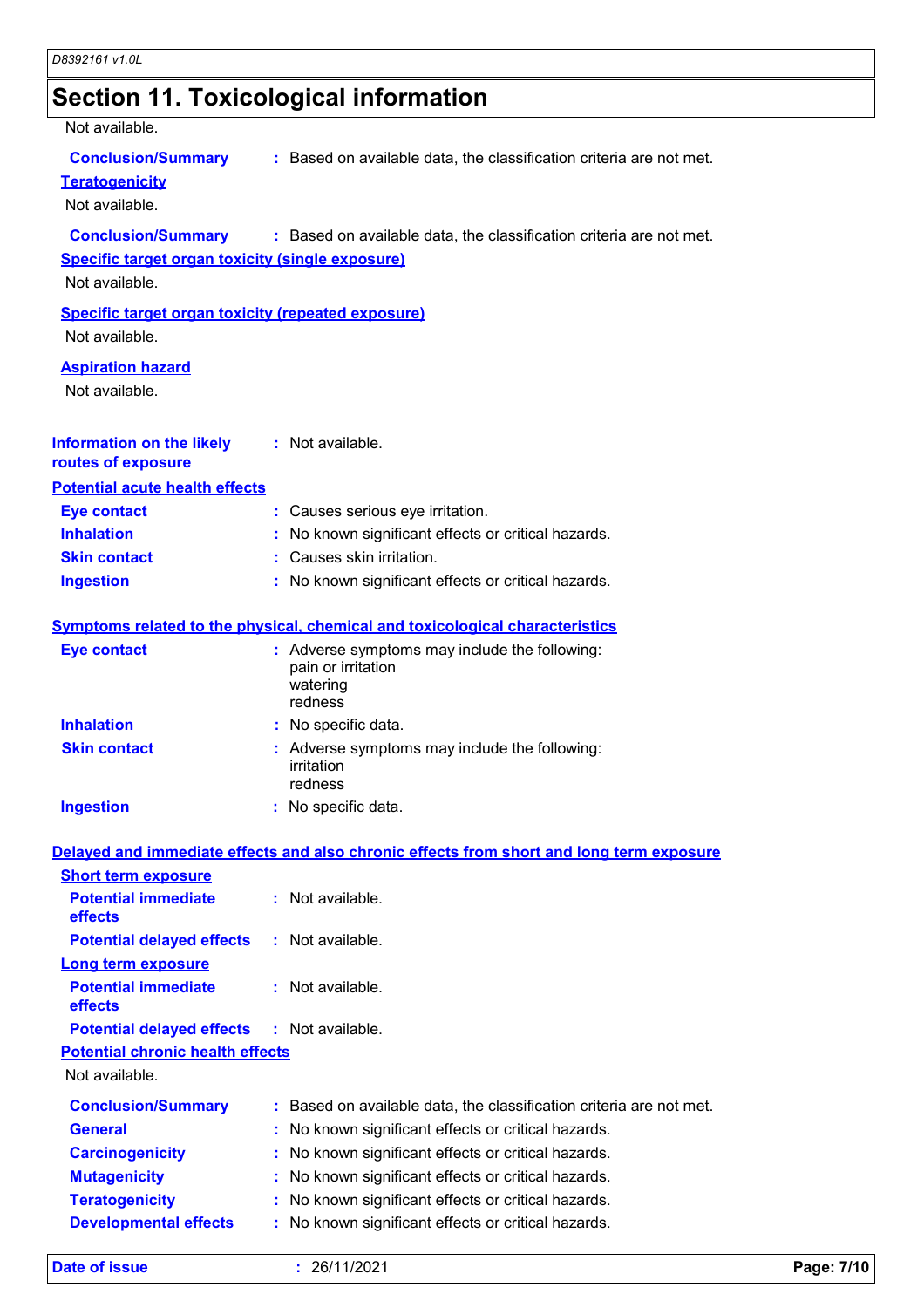### **Section 11. Toxicological information**

**Fertility effects** : No known significant effects or critical hazards.

#### **Numerical measures of toxicity**

**Acute toxicity estimates**

Not available.

### **Section 12. Ecological information**

#### **Toxicity**

| <b>Product/ingredient name</b>     | <b>Result</b>                            | <b>Species</b>                                                               | <b>Exposure</b> |
|------------------------------------|------------------------------------------|------------------------------------------------------------------------------|-----------------|
| Sodium dodecylbenzene<br>sulfonate | Acute LC50 5 mg/l Fresh water            | Fish - Oncorhynchus mykiss -<br>Juvenile (Fledgling, Hatchling,<br>Weanling) | 96 hours        |
| I titanium dioxide                 | Acute LC50 3 mg/l Fresh water            | Crustaceans - Ceriodaphnia<br>dubia - Neonate                                | 48 hours        |
|                                    | Acute LC50 6.5 mg/l Fresh water          | Daphnia - Daphnia pulex -<br>Neonate                                         | 48 hours        |
|                                    | Acute LC50 >1000000 µg/l Marine<br>water | Fish - Fundulus heteroclitus                                                 | 96 hours        |
|                                    | Chronic NOEC 1 ppm Fresh water           | Daphnia - Daphnia magna -<br>Juvenile (Fledgling, Hatchling,<br>Weanling)    | 48 hours        |

**Conclusion/Summary :** Based on available data, the classification criteria are not met.

#### **Persistence and degradability**

**Conclusion/Summary :** Based on available data, the classification criteria are not met.

#### **Bioaccumulative potential**

| <b>Product/ingredient name</b>     | $\mathsf{LogP}_\mathsf{ow}$ | <b>BCF</b> | <b>Potential</b> |
|------------------------------------|-----------------------------|------------|------------------|
| Sodium dodecylbenzene<br>sulfonate | 3.32                        |            | low              |
| titanium dioxide                   |                             | 352        | low              |

#### **Mobility in soil**

**Soil/water partition coefficient (Koc)** 

**:** Not available.

**Other adverse effects** : No known significant effects or critical hazards.

### **Section 13. Disposal considerations**

The generation of waste should be avoided or minimized wherever possible. Disposal of this product, solutions and any by-products should at all times comply with the requirements of environmental protection and waste disposal legislation and any regional local authority requirements. Dispose of surplus and nonrecyclable products via a licensed waste disposal contractor. Waste should not be disposed of untreated to the sewer unless fully compliant with the requirements of all authorities with jurisdiction. Waste packaging should be recycled. Incineration or landfill should only be considered when recycling is not feasible. This material and its container must be disposed of in a safe way. Care should be taken when handling emptied containers that have not been cleaned or rinsed out. Empty containers or liners may retain some product residues. Avoid dispersal of spilled material and runoff and contact with soil, waterways, drains and sewers. **Disposal methods :**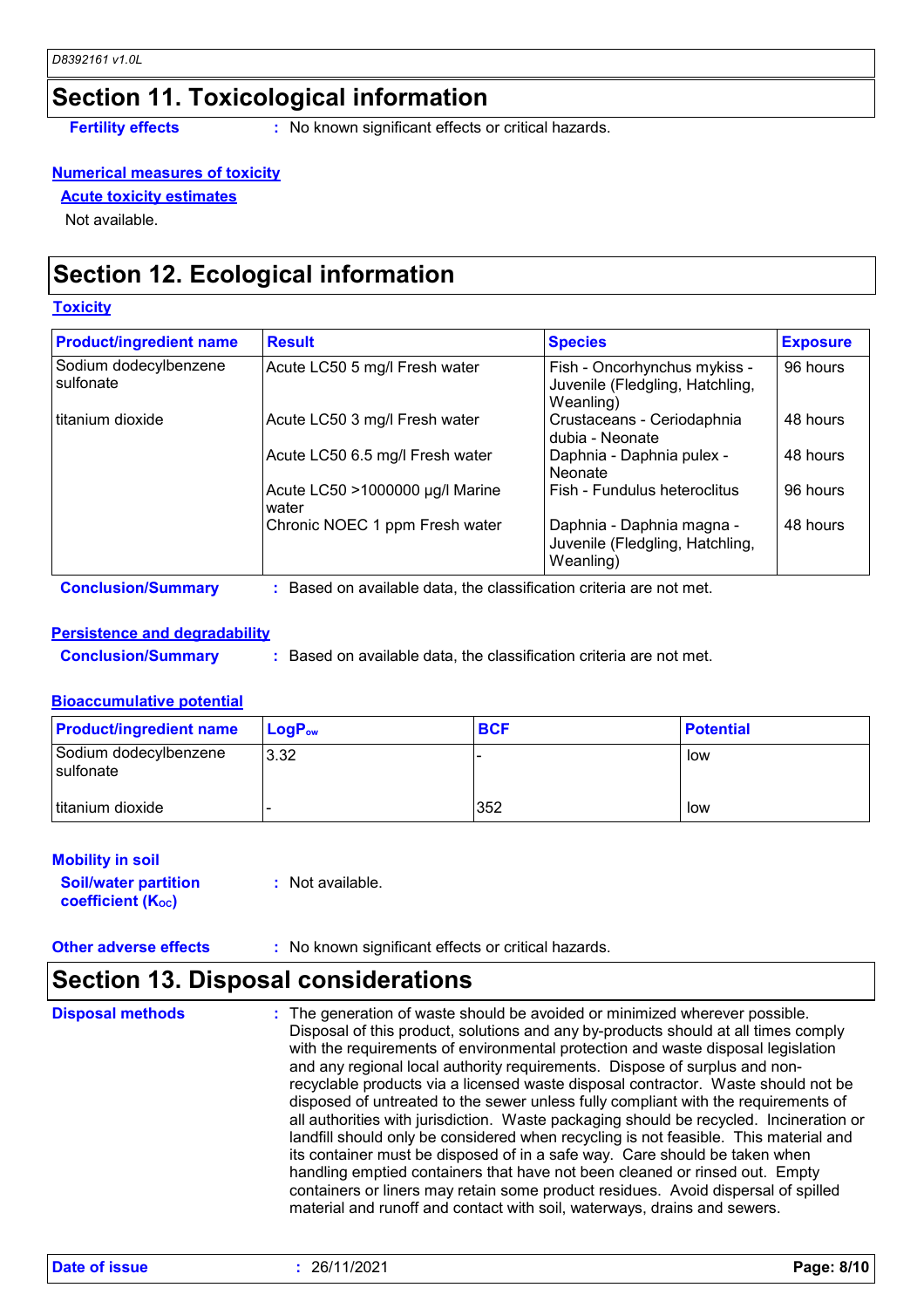### **Section 14. Transport information**

|                                      | <b>ADG</b>     | <b>ADR/RID</b> | <b>IMDG</b>    | <b>IATA</b>    |
|--------------------------------------|----------------|----------------|----------------|----------------|
| <b>UN number</b>                     | Not regulated. | Not regulated. | Not regulated. | Not regulated. |
| <b>UN proper</b><br>shipping name    | -              |                |                |                |
| <b>Transport hazard</b><br>class(es) | $\overline{a}$ |                |                | $\blacksquare$ |
| <b>Packing group</b>                 | ۰              |                |                |                |
| <b>Environmental</b><br>hazards      | No.            | No.            | No.            | No.            |

**Special precautions for user Transport within user's premises:** always transport in closed containers that are **:** upright and secure. Ensure that persons transporting the product know what to do in the event of an accident or spillage.

**Transport in bulk according :** Not available. **to IMO instruments**

### **Section 15. Regulatory information**

| Standard for the Uniform Scheduling of Medicines and Poisons |  |
|--------------------------------------------------------------|--|
|                                                              |  |

Schedule 5 CAUTION

**Model Work Health and Safety Regulations - Scheduled Substances**

Sodium dodecylbenzene sulfonate

| <b>Australia inventory (AICS)</b>                           | : All components are listed or exempted. |
|-------------------------------------------------------------|------------------------------------------|
| <b>New Zealand Inventory of</b><br><b>Chemicals (NZIoC)</b> | : All components are listed or exempted. |
| <b>HSNO Group Standard</b>                                  | : Cleaning Products (Subsidiary Hazard)  |
| <b>HSNO Approval Number</b>                                 | : HSR002530                              |
| <b>Approved Handler</b><br><b>Requirement</b>               | : No                                     |
| <b>Tracking Requirement</b>                                 | : No                                     |

### **Section 16. Any other relevant information**

| <b>Key to abbreviations</b>                        | : ADG = Australian Dangerous Goods<br>ATE = Acute Toxicity Estimate<br><b>BCF</b> = Bioconcentration Factor<br>GHS = Globally Harmonized System of Classification and Labelling of Chemicals<br>IATA = International Air Transport Association<br>IBC = Intermediate Bulk Container<br><b>IMDG = International Maritime Dangerous Goods</b><br>LogPow = logarithm of the octanol/water partition coefficient<br>MARPOL = International Convention for the Prevention of Pollution From Ships,<br>1973 as modified by the Protocol of 1978. ("Marpol" = marine pollution)<br>NOHSC = National Occupational Health and Safety Commission<br>SUSMP = Standard Uniform Schedule of Medicine and Poisons<br>$UN = United Nations$ |            |
|----------------------------------------------------|------------------------------------------------------------------------------------------------------------------------------------------------------------------------------------------------------------------------------------------------------------------------------------------------------------------------------------------------------------------------------------------------------------------------------------------------------------------------------------------------------------------------------------------------------------------------------------------------------------------------------------------------------------------------------------------------------------------------------|------------|
| Date of issue / Date of<br>revision                | : 26/11/2021                                                                                                                                                                                                                                                                                                                                                                                                                                                                                                                                                                                                                                                                                                                 |            |
| <b>Version</b>                                     | : 1.0L                                                                                                                                                                                                                                                                                                                                                                                                                                                                                                                                                                                                                                                                                                                       |            |
| <b>Procedure used to derive the classification</b> |                                                                                                                                                                                                                                                                                                                                                                                                                                                                                                                                                                                                                                                                                                                              |            |
| Date of issue                                      | : 26/11/2021                                                                                                                                                                                                                                                                                                                                                                                                                                                                                                                                                                                                                                                                                                                 | Page: 9/10 |